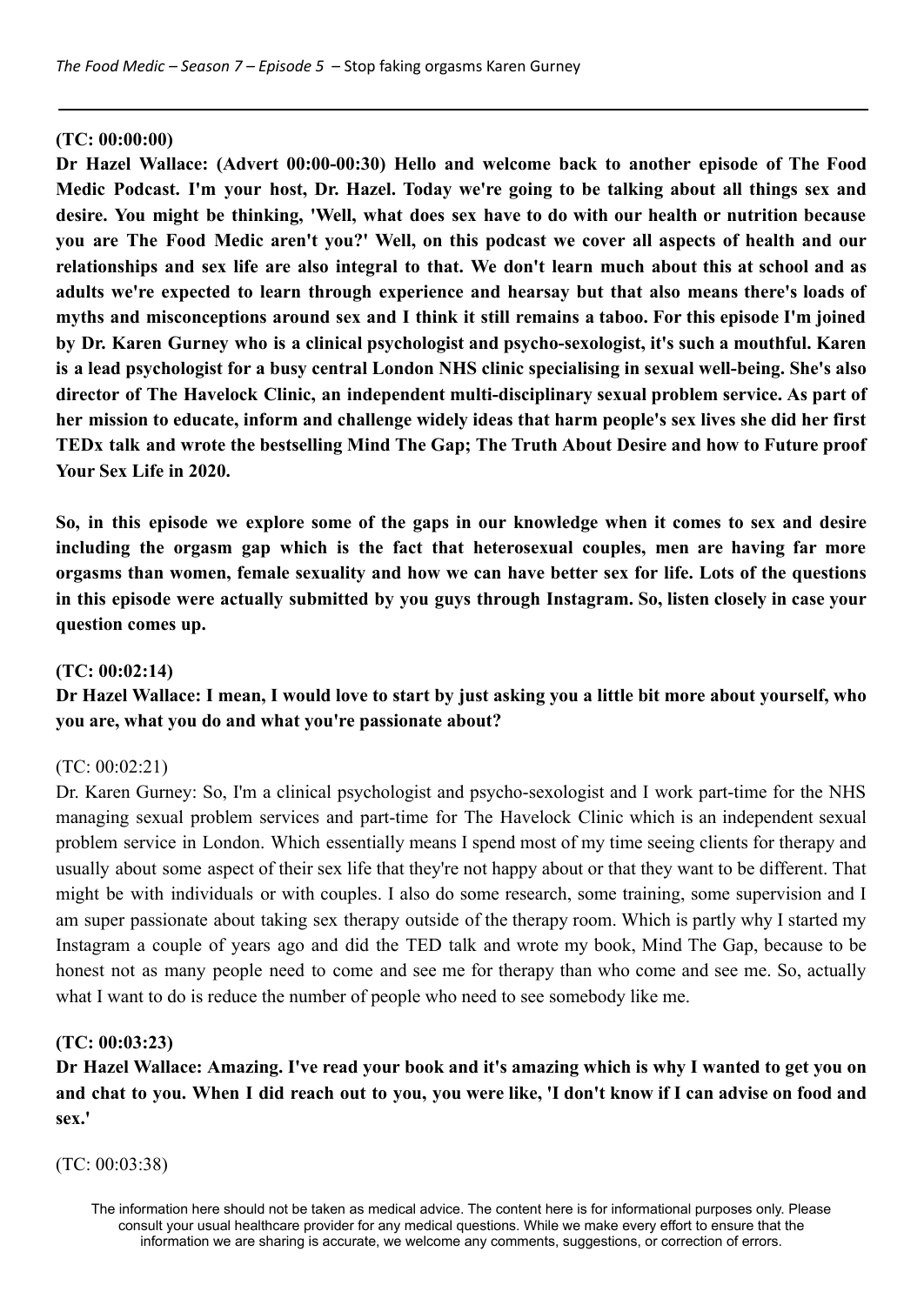Dr. Karen Gurney: Yes it was like, 'It's not my specialist area although it's very interesting.'

# **(TC: 00:03:43)**

Dr Hazel Wallace: Of course and even when I was, you know, I shared on stories that you were coming on and we were going to have a chat about this topic and I got a few comments like, 'Oh that's a bit left field for what you're talking about.' I'm like, 'Well, I'm a doctor and sex is a huge part of our **health and our relationships and so I don't see why we shouldn't be talking about it.'**

# (TC: 00:04:07)

Dr. Karen Gurney: Absolutely, yes. I think there's been such a move actually in the health and wellness space to considering sexual well-being, sexual wellness as part of overall well-being and I think that's correct because I think a lot of the time people think about sex as being a really kind of frivolous pursuit and just something you do with your body and actually it's not. It's about relationships, it's about your psychological health, it's about your connection with others, it's about sometimes the strength of your relationship and so it's really important to overall well-being.

## **(TC: 00:04:42)**

# **Dr Hazel Wallace: Absolutely. So, I mean, obviously we're having these conversations online, there's more podcasts, there's books coming out but why do you think sex is still a taboo?**

## (TC: 00:04:53)

Dr. Karen Gurney: That's a really good question and of course it's rooted in history and culture and religion. It's quite an interesting one because actually we know that we've gone through different times in history of sex being more or less taboo. So, there used to be a bit of an idea that actually sex has always been taboo but there's been quite a lot of times across cultures of sex being something that wasn't taboo at all and we celebrated. Obviously in recent centuries things have become more taboo again. I think things will stay a taboo as long as we don't talk about them and as long as we don't talk openly with young people about them they'll stay a taboo. So, that's the challenge we have at the moment is that because it's considered a taboo, it's the self-replicating prophecy.

# **(TC: 00:05:44)**

Dr Hazel Wallace: Yes absolutely and I think it was really insightful for me to see what kind of questions people were asking and there was a lot of, 'Is this normal?' Especially when it comes to how much sex we're having and a lot of people, I mean my audience is primarily female, but a lot of women saying not having as much sex as my friends or I don't think I am. I would love to know, how **much sex are we having and what is considered normal? Because I think there's this three times a week myth.**

## (TC: 00:06:14)

Dr. Karen Gurney: There absolutely is, yes. I'm happy to answer that question but I'd like to preface it first by saying that, actually, quantity is not a good marker of a good sex life, and that it's important to note that having lots of sex that isn't great is generally worse for your sex life than having less sex that is great. So, I'd like to preface my answer with that, and also to say that quantity isn't important if the sex you're having is pleasurable, life affirming, connected sex. So, take ideas about quantity with a pinch of salt. But given that,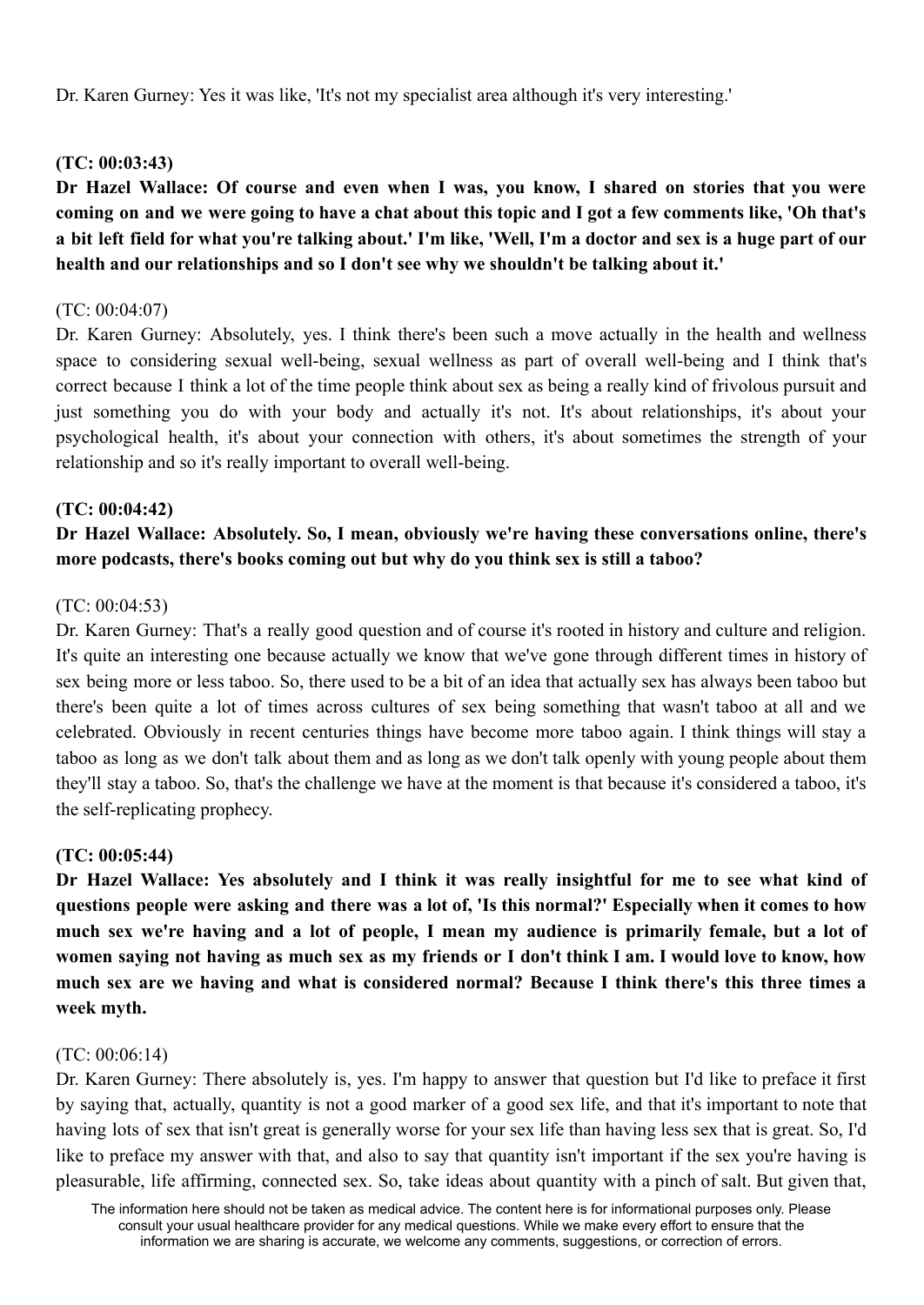we know from large scale UK research-, so, the biggest sex survey in the world happens in the UK, which is great, and we know that in a survey of 15,000 adults of all ages from 16-74, you know, the whole breadth of adulthood, that people are having sex a little less than once a week in the UK.

So, that's about three times a month. And if you're in the 34-44 age range bracket it's a little less than that still, it's about twice a month. But it's important to see that, even within those numbers, a third of UK adults haven't had sex at all in the last month. So, even if people aren't having sex that frequently, say two or three times a month, actually that's not unusual. There's a large proportion of people who aren't having any sex at all in the last month. So, I'd like people to be reassured by that because, as you say, there's a real common idea that everyone is having sex three times a week. I don't know where it comes from, this myth, but it's so pervasive and whenever I see people in sex therapy and they're worried about how much sex they're having and I say, 'How often do you think you should be having sex?' They always say, 'Three times a week.' I don't know who's got time to have sex three times a week. I mean, we all do maybe sometimes but it's very unusual and hopefully people can be reassured if they're having sex a lot less than that. I know that actually quantity does not matter one bit.

# **(TC: 00:08:24)**

Dr Hazel Wallace: Yes, I think that it will be really reassuring for women. I guess, second to that, like, another question that was coming up a lot was, you know, differences in sex drive or libido between partners or some people finding that they are going through a bit of a dry spell or they're having a drop off in terms of their sexual drive and I'd love to explore that with you. First of all, what is it and **second of all, again, how do you know if it's too high or too low?**

# (TC: 00:08:53)

Dr. Karen Gurney: This is a good question but it's quite a big question so let me try and draw on some of the key points here. So, the first thing to say is that there is no such thing as sex drive and that we all have an experience of sexual desire, as you mentioned that can fluctuate, ebb and flow, across time and that's very normal. It's also very normal to have a discrepancy between partners of sex drive, sexual desire. So, it's more normal than not to have different ideas of how much sex you want. The challenge though is that we've been socialised to think of sex drive as something we should just have and something which is there and something which is innate and normal when you're in love with someone. Actually that isn't how sexual desire works. So, what I would say is that it's really normal to have different ideas of how much sex you want to your partner. It's crucial to learn about how desire works so that you can understand how to have desire feature as much as you like in your sex life which is really why I wrote the book because there's a huge gap (TC 00:10:00) between what we know about desire and what's out there in society. Then it's also important to have a conversation with your partners about what needs does sex meet for each of you psychologically and for the relationship. Why does it matter to each of you if you have a difference in the amount of sex that you'd like to be having? The reason I say this is because when there's a desire discrepancy, which is very normal, it's very rarely about the amount of sex that people are struggling with. It's about the meaning of sex.

So, for example, the higher desire partner might feel unhappy with the amount of sex that they're having because they would like to be having more of it. But why would they like to be having more of it? It can't simply be about the physical act of pleasure and orgasm because you could do that on your own. So, what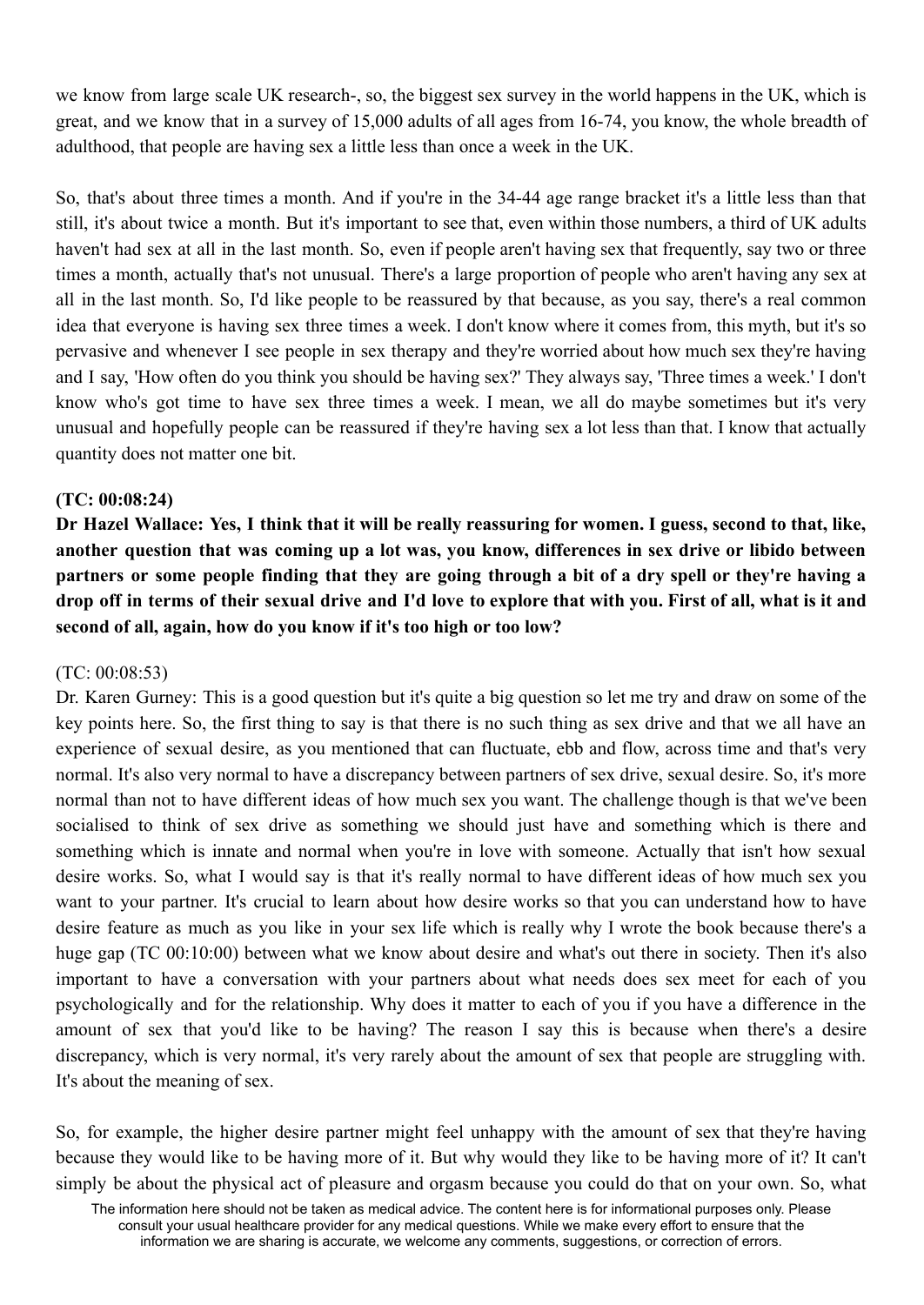else is it that they're missing out on? If we start to explore that with each other and find out when we have sex I feel desired, wanted, close to you, connected, like we've got a strong relationship, XYZ, whatever it might be, we can really start to find ways to help each other meet those needs when there's a desire discrepancy or perhaps when we're not feeling like sex. Sometimes it can give us a little bit more empathy with the other persons perspective so we think, 'Okay well I'm not feeling like it right now but I'd also like to feel close so let's go to bed, talk, have a bit of a kiss and see what happens.' Rather than thinking, 'My partner just always wants sex because they just want to meet their own needs and I'm frustrated with that.' Which can sometimes be the default. Does that answer the question do you think?

#### **(TC: 00:11:48)**

**Dr Hazel Wallace: Yes I think so, absolutely. I think that's really interesting how you've reframed that in that understanding the why, like, why someone wants to have sex and I guess that also underpins** one of the other questions I had for you which is, why is sex so important? Because it's not just to **reproduce, it bonds you in a relationship.**

## (TC: 00:12:11)

Dr. Karen Gurney: It does and I think this is one of the great misconceptions of sex. We do have an idea as humans I think that there is such a thing as a sex drive which is an urge to physically perform an act with somebody else. We know that, you know, feeling horny, feeling turned on is one of the motivations that humans have for engaging in sex but there are 236 others. So, a really important bit of sex research from some researchers called Meston and Buss found out that there are 237 reasons why humans are motivated to have sex, reasons why people seek out and express desire. They can be, as you've mentioned, reasons other than the physical act but reasons that are connected to our psychology. So, boosting our mood, stopping us feeling lonely, making us feel wanted, attractive, expressing love, out of boredom sometimes, there can be so many reasons and understanding those things about ourselves and others, the partners that we have, is super important and also really helps us to get a grasp on why sex can be important for a relationship. Because we know that sexual satisfaction is important to relationship satisfaction for most people and that sexual satisfaction also guards against challenges in the relationship, guards against people going outside the relationship, if it's monogamous, for sex elsewhere. But sometimes we can really trivialise it to being an itch that people are trying to scratch and not thinking about why that is. As you say, it can be much deeper than the physical itch. It can be that people find that feeling connected sexually is the glue that makes them feel connected to their partner in a way they don't with others.

## **(TC: 00:14:08)**

**Dr Hazel Wallace: Yes absolutely. (advert 14.10-15.00) I think satisfaction and pleasure is often not really discussed. It's definitely in sex education or in a doctors office and what I've been really interested in recently is the research around female pleasure and how heterosexual women are at the,** kind of, bottom end of their skill when it comes to who's the most likely to have an orgasm and I found that research so interesting and I'd love to chat to you about the reasons why that is, why **there's this huge gap.**

#### (TC: 00:15:33)

Dr. Karen Gurney: Yes. So, yes, the orgasm gap that you are referring to is such an important piece of research because I think, again, there are lots of myths about sex. I think there used to be a widely held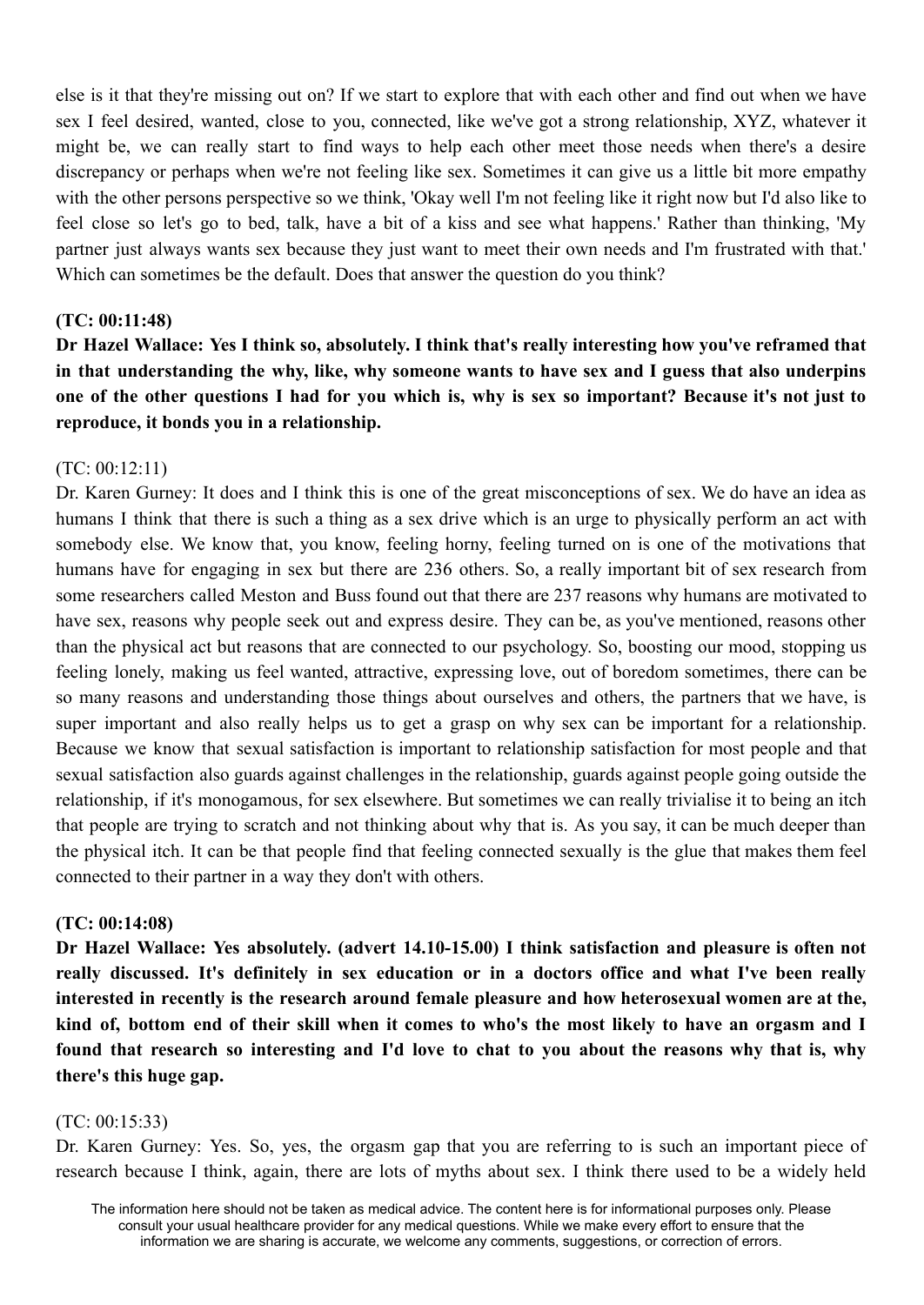belief that women's orgasms were more elusive and difficult to come by, and that was often used as an explanation for why women didn't orgasm as much as men when they had sex together. What's been so interesting about the data that came out in the mid-2000s and late-2000s around the orgasm gap, which has been replicated several times, is that, actually, if you separate men and women-, and apologies for the binary language but sex science is often quite binary in its categories, even though we know gender is not binary. If you separate people in categories of men and women and get them to masturbate, men and women can usually masturbate in the same amount of minutes, so less than five minutes, 95% of the time.

So, when it comes to reaching orgasm we know there's no difference and it's not more tricky physiologically for women to orgasm, and many women listening to this will know that from their own masturbation. It's not a difficult process. Of course, some people have challenges with orgasm but it's, generally speaking, no more than men do. But when you put men and women together to have sex, men's orgasm rate stays at 95% and women's drops to about 65%. Now, this doesn't happen when women have sex with women. The orgasm gap goes down to about 86% of the time women often, or usually, orgasm with a partner. When you put men and women together in a more casual sexual encounter the orgasm gap drastically changes. So, men continue to come at about 95% of the time so there's no difference for men, masturbation, regular partner or casual partner, they pretty much always come. When you have casual sex and you put men and women together, women's orgasm rates drop to around 18% or even lower.

So, what we see is an orgasm gap when men and women have sex together. The reasons for this are societal ideas about what sex should like, who's pleasure is prioritised and how sex happens. So, sex that always ends in penis and vagina sex for example, is less physiologically pleasurable for women than it is for men. So, women generally don't orgasm that way. Some women can, especially with additional clitoral stimulation but for most women it's all about the clitoris. So, women prefer types of sex that are people using their hands or fingers to stimulate the clitoris or receiving oral sex or using sex toys. But communicating that in a patriarchal world when our sexual scripts say sex is penis in vagina sex and you shouldn't ask for anything different can be quite difficult and women sometimes don't feel normal because they struggle to orgasm through vaginal penetration which is totally normal. So, that's the orgasm gap and it's fascinating.

## **(TC: 00:18:40)**

**Dr Hazel Wallace: Yes and I think that understanding is really important because I think a lot of** women feel like it's a failure on their part because they're not able to orgasm from penetration alone when you've just explained quite rightly that, you know, a very, very small percent of women can do that and it's not a fault on women. It's the way we've been taught and how sex education is taught and **we don't talk about how to pleasure a female or prioritise it because both partners pleasure matters.**

## (TC: 00:19:12)

Dr. Karen Gurney: Yes and it becomes really crucial when you talk about desire. Because there is no such thing as sex drive, what we know desire is is more of a motivation to be sexual than an innate urge to be sexual. We're only motivated to do something if it's rewarding for us. So, when you see an orgasm gap when people have sex together, when one person regularly doesn't get the same amount of pleasure as another, that's a disincentive and it will reduce someone's desire over time. So, that's really important. But it really made me think of something you said earlier about how we talk about sex in society because the idea of the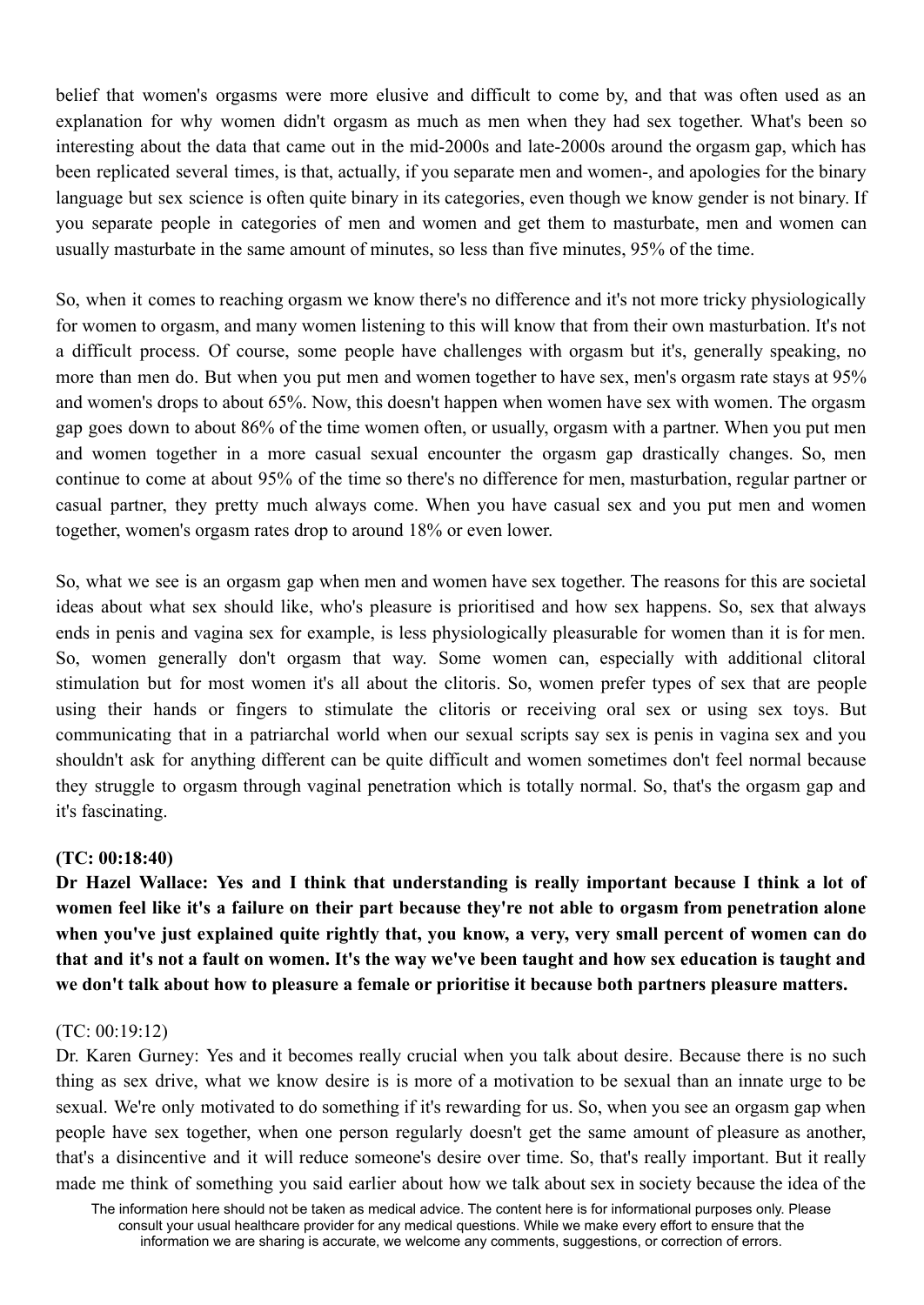sexual script that ends with penis and vagina sex is so every present in our language that we even have a word, virginity, which essentially puts that (TC 00:20:00) type of sex on a pinnacle, on a pedestal I meant, over all other types of sex and says, 'This is the important event in your life. This is you losing your 'virginity' and everything else isn't really sex.' Which is a way that language, kind of, keeps perpetuating those ideas of what sex should look like that's just really not helpful for women's sexuality.

# **(TC: 00:20:26)**

**Dr Hazel Wallace: No, absolutely. So then, in terms of narrowing that gap, obviously education is a** huge part of that and I think some of the research actually did go back and they did do some form of **education and seen that it did improve orgasm rates or pleasure.**

 $(TC: 00.20.44)$ Dr. Karen Gurney: That's right.

## **(TC: 00:20:45)**

**Dr Hazel Wallace: So, that's one thing but I guess, what else? Like, communicating with your** partner? I think that reflects what you said in that women who are having casual sex are even less **likely to orgasm but if you're in a comfortable relationship then I'm sure orgasm rates increase because you feel more comfortable, more vocal, to say these are the things that work for me.**

## (TC: 00:21:08)

Dr. Karen Gurney: That's right yes. I think, you know, before we venture into this it's important to say that orgasm isn't the be all and end all and it isn't the singular marker of great sex. There are plenty of other things you might want to get from sex and orgasm might be lower down your list so that's okay. But it is a marker of gender equality when it comes to sex. It is a very obvious marker of what's happening there with inequality so that's why it matters. I think there are a couple of ingredients to this. The first is, as you mentioned earlier in terms of education, I think until we start talking about pleasure as a possible outcome of sex for women which sex education up until recently has really been about all the bad things that can happen when you're not wanting them to from sex. So, it's a bit like, 'Don't have sex, you'll get an STI. Don't have sex, you might get pregnant. Don't have sex, you might get a bad reputation.' There's lots of, or there has been, lots of negative messages around women's sexuality that women are socialised into.

So, that's important for desire later on because it affects how we think and feel about sex. But it means that women are often starting their sexual career, if you like, not really understanding about the clitoris, not understanding about pleasure, not understanding which parts of their body might be the pleasure givers because no one teaches you about the clitoris. Over on my Instagram, whenever I post a picture of the full structure of the clitoris, it doesn't matter how many times I post it, people's minds are blown because they're like, 'I'm 30, I'm 40, I'm 50, I never knew that that's what the full structure of the clitoris looked like.' I mean, that's not okay is it?

# **(TC: 00:22:55) Dr Hazel Wallace: No.**

## (TC: 00:22:56)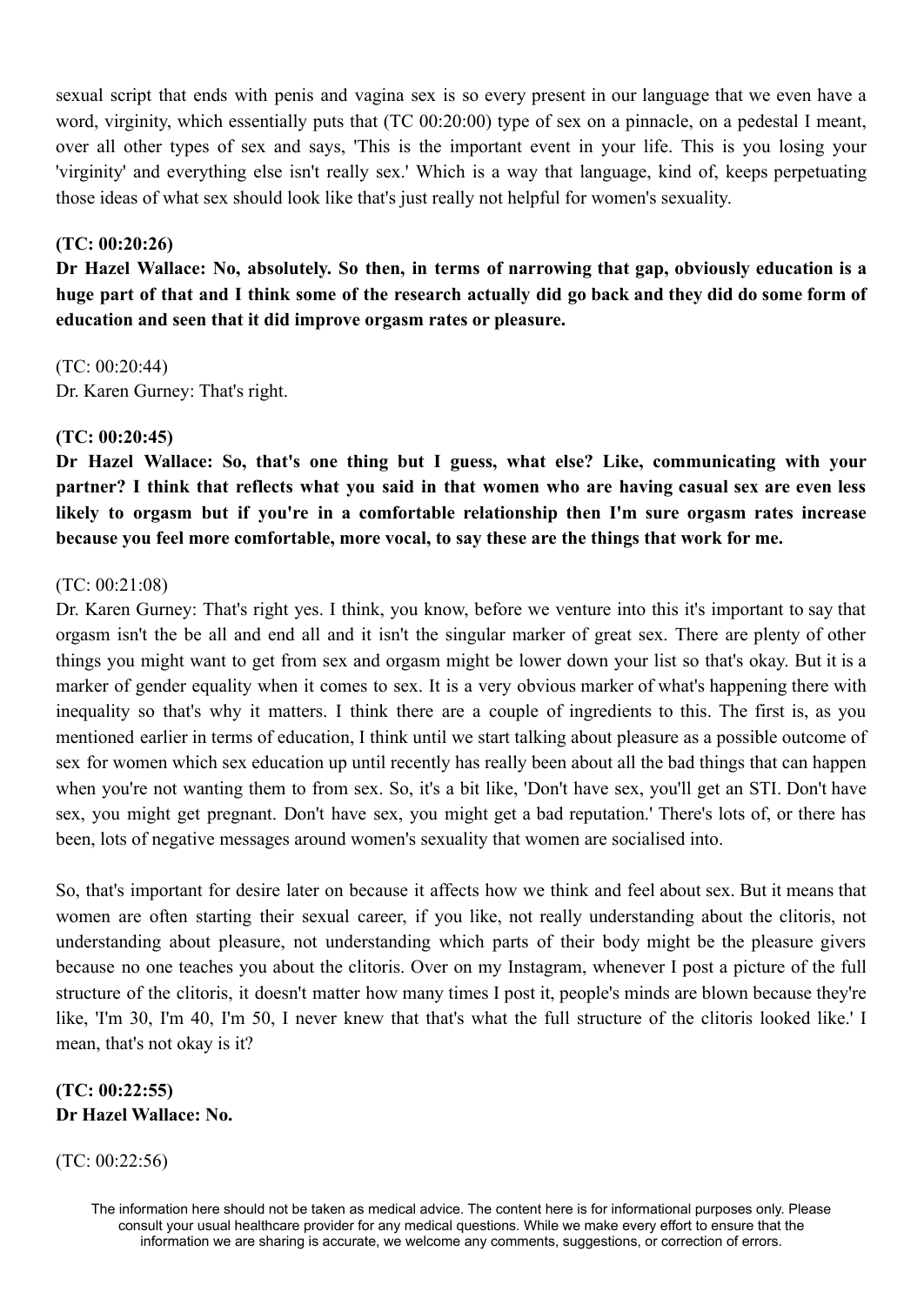Dr. Karen Gurney: So, there's something about education and education about pleasure. An important part of it is communication and being able to say, 'This is the type of sex I like. This is the type of touch I like. This is what I want our sex to look like some of the time or most of the time.' But a really important underpinning of that communication is about autonomy, bodily consent and assertiveness and gender politics and that's the more tricky bit. Because I think we are often raised in a way which congratulates women putting other peoples needs first, not being too assertive, not being too demanding and we see that happen a lot in sex science. Those messages come through loud and clear. So, I think what I hope to do with widening the information on this with things like my Instagram platform is to give people the knowledge that they are normal so that they can then feel confident to assert that. Because I think knowing your normal allows you to go, 'Hold on a minute, it's not just me. Actually 80% of women can't come from this type of sex, so why shouldn't I ask for additional clitoral stimulation? Why shouldn't I say I don't want all the sex we have to look this way? So, I think giving people that information about what's normal is really helpful in allowing them to be a bit more assertive.

## **(TC: 00:24:22)**

Dr Hazel Wallace: Yes, absolutely and I guess, going back to what you said in that women are often **praised for, you know, thinking of others and putting their needs before them, typically caregivers and** things like that, also leads into the whole faking orgasm situation. And I read the stat in your book and I think it was 50 to 65% of women have said that they've faked orgasms. I actually think that **could be higher.**

## (TC: 00:24:49)

Dr. Karen Gurney: Yes, I think so too.

## **(TC: 00:24:52)**

**Dr Hazel Wallace: But thinking about everything that you said, it's not just doing them a disservice, you know, there's wider implications for that but then, I think if more women were aware that** actually it's not on them why it hasn't happened and so you don't have too, you know, appease your **partner. So, I think this conversation, hopefully, will help change those (mw 25.17) a little bit.**

## (TC: 00:25:19)

Dr. Karen Gurney: I'd like to think so and as you say, there's something about knowing your normal to not have orgasms through vaginal penetration alone, which allows you then to communicate that in a way that is matter of fact and say, 'I'd like to cum and I'm going to need x, y or z.' Or if they ask you, 'Did you cum?' And you say, 'No, but I really enjoyed it. I only really cum from x, y, z.' You know, if we don't have those types of conversations no matter the gender of our partners then we're perpetuating an idea that women's pleasure is easy to come by through those roots that we know that it's not. But essentially, faking orgasms is a communication. It's communication that it doesn't really help in the longer term, both on a societal level and on an individual level, because you don't get to say what you need but it is a communication of something which is often, 'I'd like to finish now. I've had enough of this or I'd like to signal to you that it's time to stop.' So I think building communication skills, more generally, can also help because it's also okay to say, 'This is great, but I'm not going to come but I'm happy to stop now, if you're okay with that. Or I'm happy to do something else.' So it is all connected to communication as well.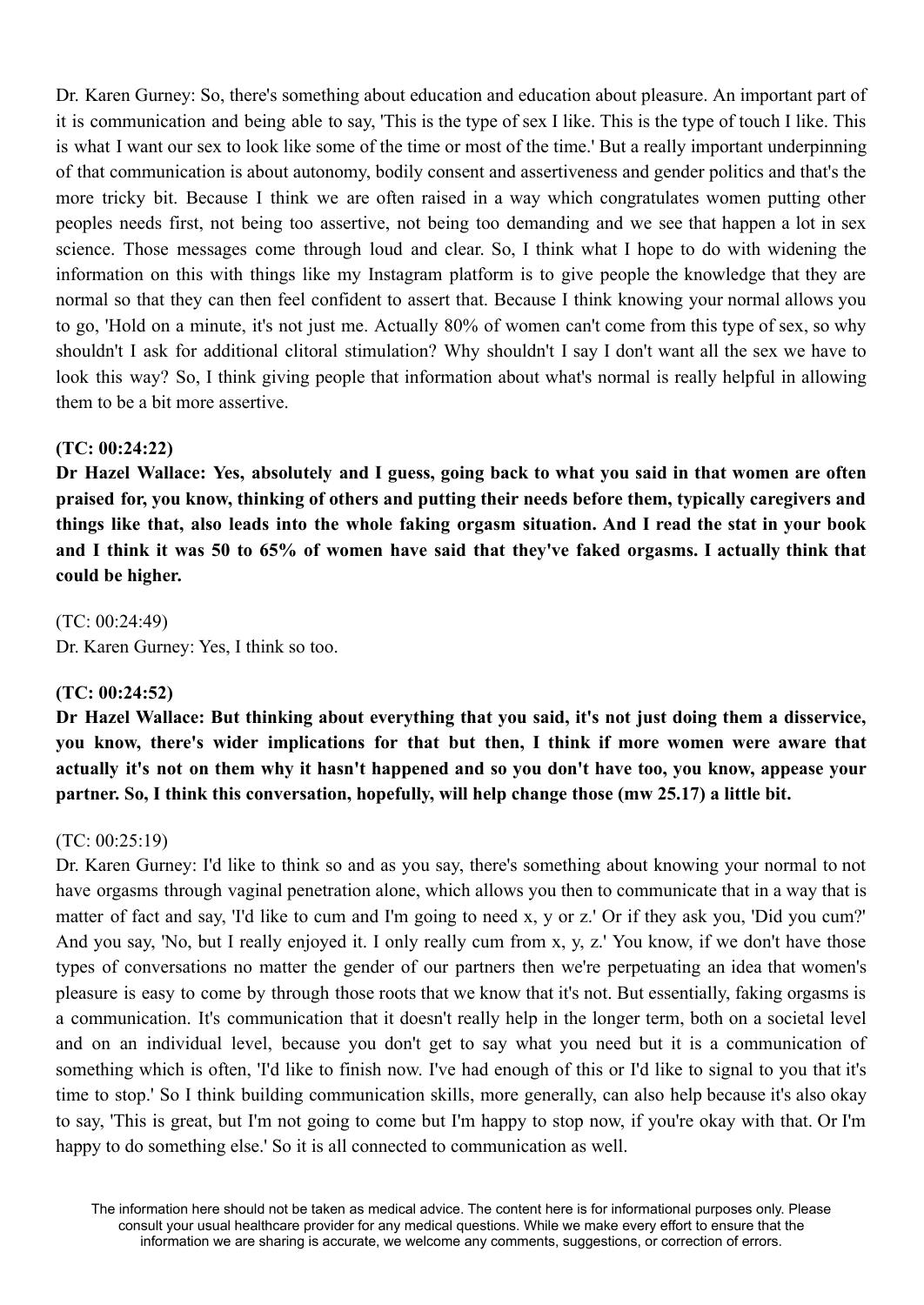## **(TC: 00:26:39)**

**Dr Hazel Wallace: Yes, absolutely. That's really helpful. And then thinking about, you know, we've been talking about couples and obviously, people can have self pleasure and masturbation and as** much as sex holds a lot of stigma and the conversation around that. I feel like masturbation and self pleasure is even more stigmatised. And I would love to address that because some of the questions that I got were from women who were saying, you know, 'Is it bad that I use sex toys or I'm trying to wean **myself off sex toys.'**

(TC: 00:27:12) Dr. Karen Gurney: Oh, no.

## **(TC: 00:27:13)**

Dr Hazel Wallace: And so I just wanted to bring this topic up and would be interested in your **thoughts on it.**

# (TC: 00:27:19)

Dr. Karen Gurney: That's a really interesting question. People do worry a bit about becoming, and I'm doing inverted commas here, like, dependent on sex toys, and it's just not a thing. So, let's start at the beginning with this. So, your question was about the stigma, and something I find fascinating about masturbation or solo sex, sometimes we might call it, around stigma, is I think it's become less stigmatised for women recently. That's a really positive thing, because we know there's a strong association between solo sex and masturbation, and good sexual functioning for women. So, generally speaking, we know that people who start masturbating earlier and enjoy masturbation tend to have good sexual functioning and are able to know what their body needs, are able to experience more orgasms etc. But, what's interesting to me is there hasn't been that same discourse around male sexuality and masturbation, and I think it's still something which is seen as a little bit negative for men to take their time in enjoying a solo sex session and I think that's interesting and it would be great to see that narrative changing. I think, for men, it's seen as a little bit more something they shouldn't be doing.

# **(TC: 00:28:40)**

Dr Hazel Wallace: Yes, that's true. I've not thought about that, you know, well, I mean obviously, I'm biased in what I see online but a lot more women are speaking openly and, you know, working with **companies who, kind of, promote female pleasure but you don't see the same from a male side of things. So that's really interesting.**

## (TC: 00:28:56)

Dr. Karen Gurney: You really don't. (Advert 28:57-29:27). And I'd really like to see the same discourse for men's sexual wellness around taking the time to enjoy masturbation in a very sensual, self-care, erotic way and when I talk to men about masturbation, there's an awful lot of, kind of, 'It happens very quickly. It's a, kind of, get it done with job.' There's not much, kind of, external planning of the environment, thinking about they might want it to be and actually, it can really benefit men also to set some time (TC 00:30:00) aside to really touch their body, to think about pleasure, to experiment with new things, to set the scene and that could benefit men as well. But generally speaking, masturbation is really good for our sex lives. It helps us be more connected to our sexual function and what we want. It's very rare, but it does happen, that some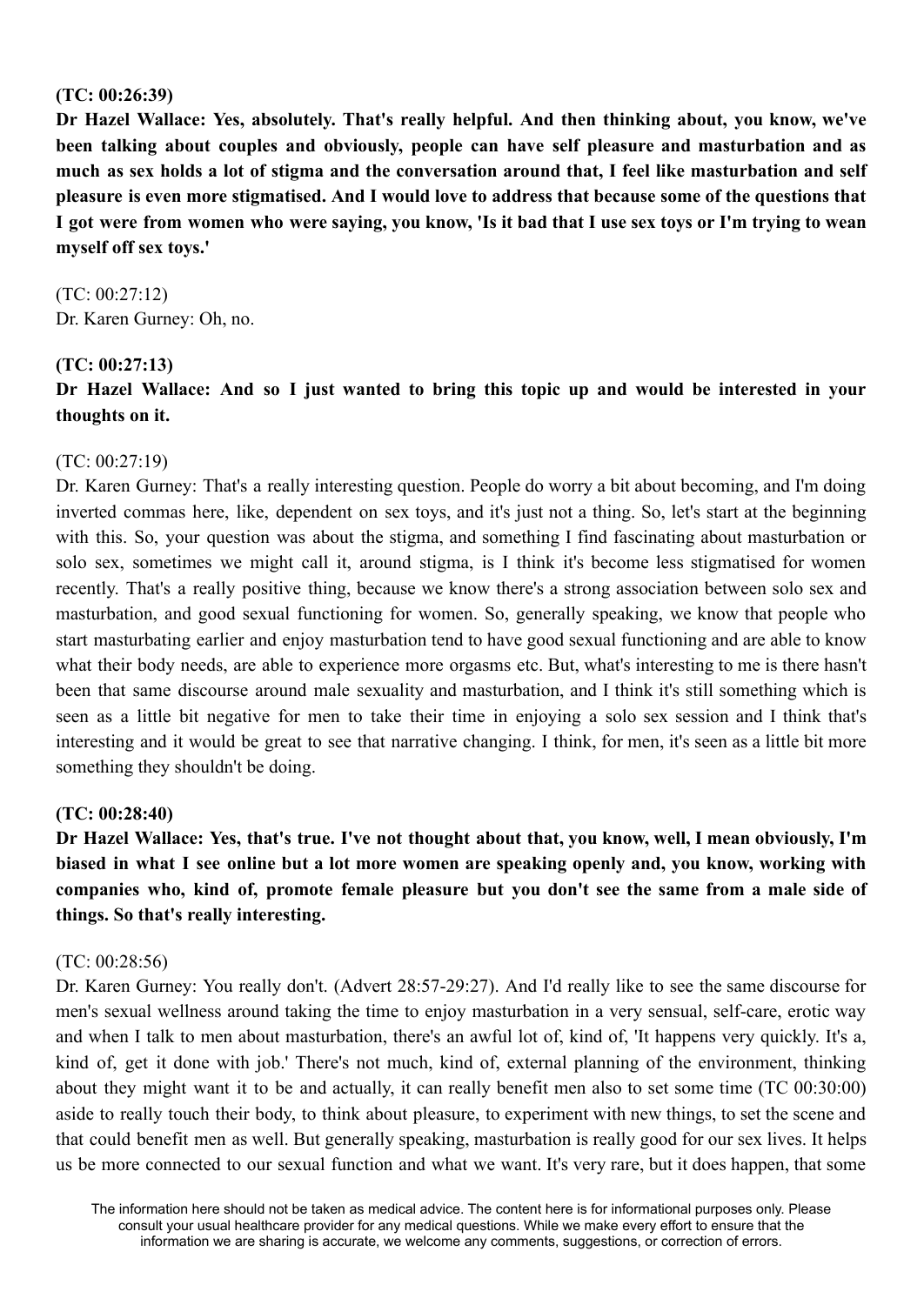people feel out of control with masturbation. That's usually linked. It's not addictive. It's nothing to worry about. It's usually linked with it's become a way to manage low mood because it does make us feel good, the chemicals that are released when we orgasm, they give us a little mood boost so it becomes a very effective way to manage low mood. So, some people feel like that but it's very rare and that's not about masturbation or sex toys being addictive, it's just because it's a really nice strategy. A bit like going for a run can be a nice strategy if you're feeling a bit low and we can support people with other ways of managing that.

But people worry about becoming dependent on sex toys. It doesn't work like that so how it does work is if you're using a sex toy, it can be that, for example, your clitoris might be a bit number for usual for a period of like 15 seconds, I think the research shows, after orgasm which can make it quite difficult to feel much after that but then it's gone and you're back to normal. So, there is a little bit of an effect in the very, very short term of that stimulation taking away sensation after you've cum but not in any harmful way. In actual fact, the more people have orgasms, and have orgasms through different means and different ways, the easier it is for them to have orgasms. So, what sex toys basically do is remind our brain and our body that those neuro pathways are there and that orgasm is something that we can do and can do quite easily. I think something people worry about getting reliant on them though because they struggle to introduce them with a partner and I think we really need to normalise the idea that sex toys, vibrators, clitoral suction devices, whatever it might be, should come into sex with partners and I think that's something that queer couples find a lot easier than cis-head couples who might struggle a little bit to integrate and might worry that their partner sees that as an insult to their sexual skill. But actually, bringing a vibrator into sex with someone else can increase pleasure for both of you, make sex quicker, make orgasms come more easily and that, has an incentivising effect on desire over time.

# **(TC: 00:32:40)**

**Dr Hazel Wallace: Yes, absolutely. And I think, like, most couples want to provide pleasure to their partner because that's giving them pleasure, and, typically, like, having those conversations on how you can support them, I'm sure they would be more than supportive to try these things.**

## (TC: 00:32:57)

Dr. Karen Gurney: Yes. There was some great research on that actually. I wish I had it in my head, to tell you the statistics, but I can't keep all the percentages in my head the whole time. But there was some great research which said that-, and, again, I'm talking about women having sex with men here, because that's where we know women struggle most with sexual satisfaction. So, that's why I'm often talking about women having with men. That women were more worried about telling a partner about wanting to use a sex toy and thought partners would react badly. But when men were interviewed about their female partners introducing sex toys, they were pretty much all open to it. So, there is a bit of a discrepancy there, in terms of what we expect people will say and what they actually say.

## **(TC: 00:33:40)**

Dr Hazel Wallace: Yes, that's so interesting. I'm going back to, kind of, a couple of things that we've brought up. Like obviously, it's a very physical act, sex, but what our mind is doing during sex is super important and it can, you know, it can be the difference between good sex and terrible sex if **you're distracted. And so, how can we best focus our minds to work with us and not against us?**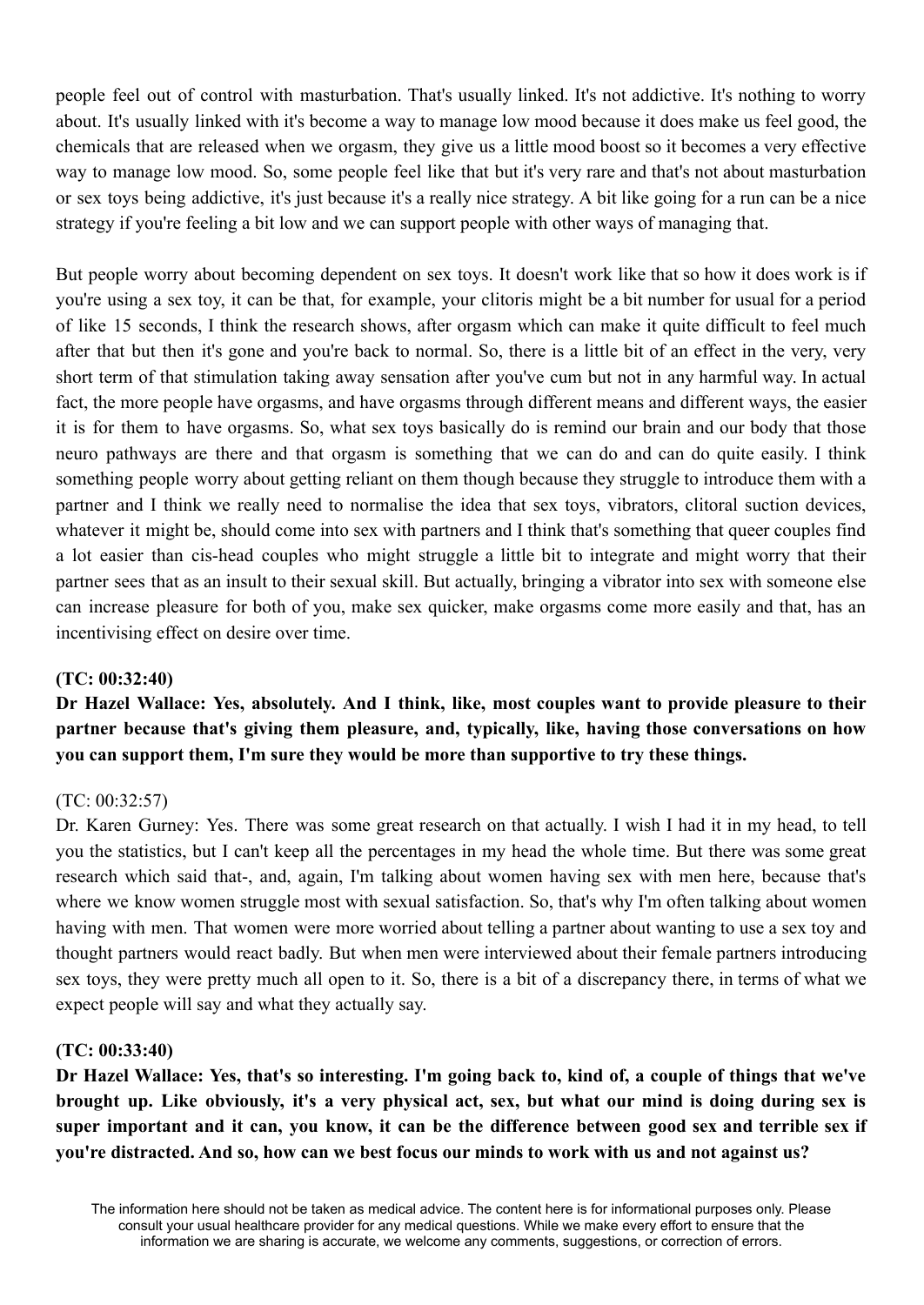## (TC: 00:34:07)

Dr. Karen Gurney: Yes, this is something I'm super interested in, especially being a clinical psychologist thinking about the brain and how it interacts with what's happening with our body. So, it might help if I explain the process to people so they can see where our minds can get in the way.

So, the first thing that happens when there's a sexual stimulus in front of us, so that means like a naked partner, or kissing someone, or we're listening to audio erotica, or whatever it is, is that our brains automatically respond with physical arousal. We know that happens for people in research when they're wired up to devices and looking at sexual stimuli, so it's an automatic process. What happens next in terms of our sexual function, so how turned on we get, the amount of desire we feel, how well our erections work, how close to orgasm we get etc. is that depending on how much attention we're able to pay to that sexual stimulus, our bodies respond in different ways.

So, we know that when people are distracted, they tend to see a decline in the sexual function, so that makes it harder for them to get turned on, makes it harder for them to maintain erections, it can make it harder for them to orgasm. We get distracted by a lot of things because the human brain is a thought-generating machine, and so we've got this constant battle in our brain of brains are wanting to just respond to sexual stimulus with physical arousal like many other animals do, but because we've got this human bit of our brain which generates thoughts constantly, if our past learning, or memories, or associations with sex are quite negative and we're having lots of thoughts like, 'What's going to happen?' 'What will they think of my body?' 'What if I don't orgasm?' 'What if I don't stay hard?' 'What if we get pregnant?' 'What if we don't get pregnant?' If we're having those types of thoughts, then our attention is distracted away from sex and onto worries and what that does is closes down our sexual function and makes it really difficult for our bodies to respond in the way that we want. So, that's where in sex science the biggest leap in the last, kind of, decade or so has been, understanding the role of attention and using generic mindfulness skills to train our brain, if you like, to be able to be more present in the moment. They're skills that are essential for sex.

## **(TC: 00:36:28)**

# **Dr Hazel Wallace: So, focusing on, kind of, the senses as you would in traditional mindfulness techniques?**

#### (TC: 00:36:35)

Dr. Karen Gurney: That's right, yes. So, I usually get people to do six or eight weeks of daily mindfulness first, to build up generic mindfulness skills outside of sex. So, you know, using an app, one of the good mindfulness apps for around eight to ten minutes a day. Then, getting them to bring that into solo sex, masturbation, so just bringing their attention back the whole time to sensation. Then, getting them to use similar skills with a partner. For anyone who's interested, we have an online workshop for this called, 'Train your Brain for Better Sex,' that's, kind of, a download on demand, with me talking people through a programme and the science behind it. We know from sex science that mindfulness has a distinct improvement in sexual function across all elements, so it can improve people's desire, it can improve people's orgasms, it can improve pain that people experience during sex. That's simply by modifying that attentional focus.

#### **(TC: 00:37:32)**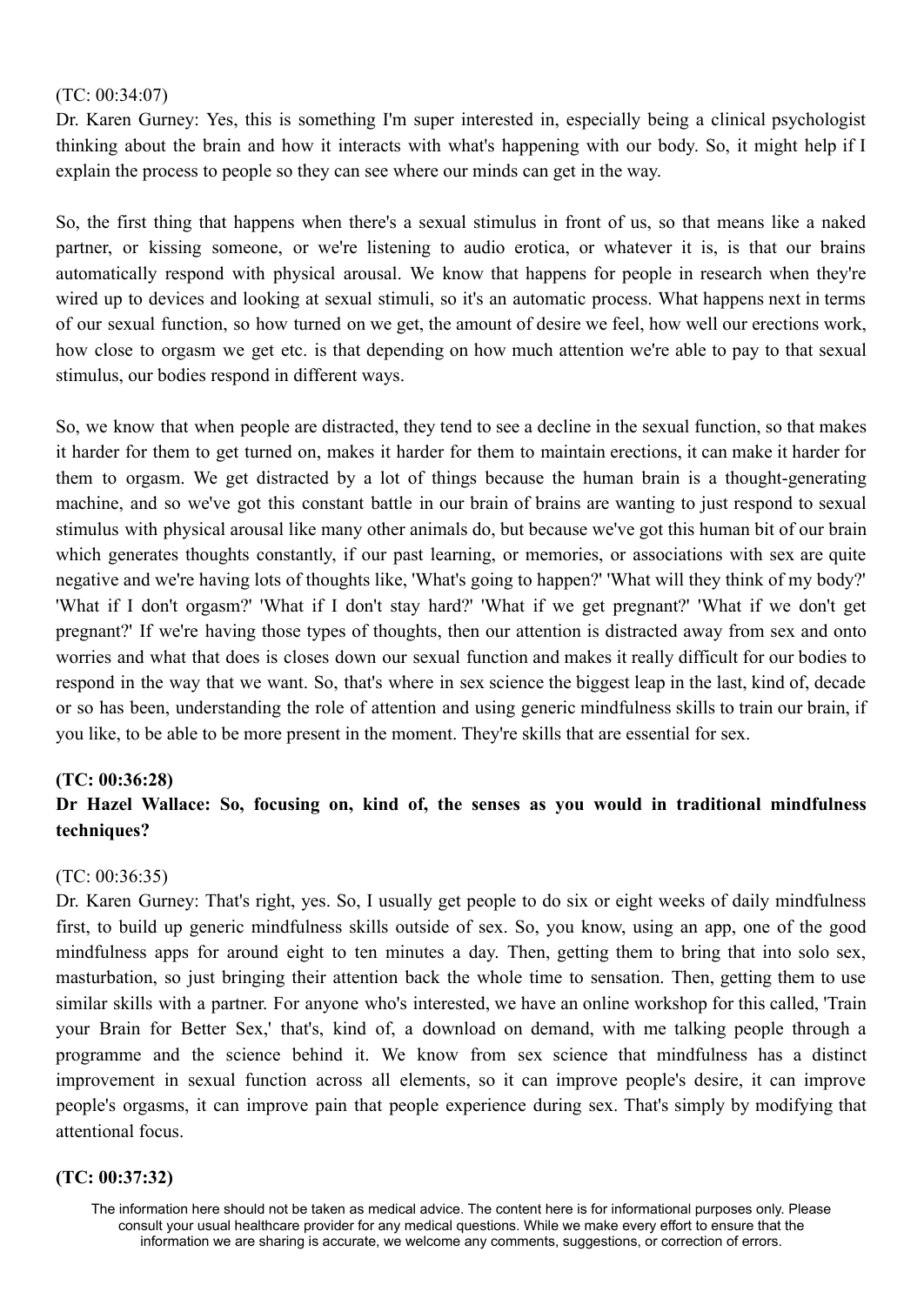# **Dr Hazel Wallace: Amazing, that's so interesting.**

(TC: 00:37:34) Dr. Karen Gurney: It really is.

# **(TC: 00:37:36)**

**Dr Hazel Wallace: Another, kind of, common theme that comes is, as a relationship progresses, or** you've been in a relationship for a very long time, the amount of sex tends to drop off and maybe sexual desire drops off as well. If there is a couple in that situation and they want to bring back some **sexual desire into the relationship, what kind of advice can you give them?**

## (TC: 00:38:01)

Dr. Karen Gurney: Okay. So, my first bit of advice to them would be, find out how desire works, because it's both much more complex and much more simple than you think. You can have desire feature as much as you want in your relationship. Saying that, it's really normal for there to be a drop in spontaneous desire, particularly for women, regardless of the gender of their partner. So, women having sex with women, women having sex with men, we see a drop in spontaneous desire, which means feeling like it out of the blue, about eighteen months to two years into a relationship. It doesn't mean anything. It's just what happens and it's normal. But we don't see a drop in women's responsive desire, which means desire that you trigger by intentionally trying to stimulate it. So, you see a sex scene on TV that's quite hot, you read some erotica, you have a long passionate kiss with your partner, you go to bed naked together to chat for a while. Those types of things tend to trigger women's desire very easily.

What can happen though, in a long-term relationship, is what I call sexual currency, which means the charge between the two of you, that sexual outside-of-sex. So, you know, the glances, the passionate kissing, the flirtation, the texts, the looks at each other, the bum grabs, whatever it might be, the sexual currency tends to decline and we fall into other ways of relating that are less sexual, like flatmates, like friends, like co-parents and it can make it harder to see our partner as a sexual being. So, we have to work on sexual currency outside of sex to create that context, but also to provide stimuli to kickstart our responsive desire.

We can also see a decline in novelty, when we have sex with the same person again and again. So, if monogamous long-term relationships are your thing, you have to be aware that there will be a decline in novelty, because it's the same person you're having sex with,(TC 00:40:00) and it's really important to find ways to keep novelty. By novelty, I don't necessarily mean, you know, nipple tassels and swinging from chandeliers, although it's fine if that's what's your bag. By novelty, I mean making sure that sex doesn't always look the same, making sure that you get to express all sides of your sexual personality in sex, not just one type. So, the sex isn't always sensual, if you're also someone who likes quite frantic, passionate sex. Finding a way to check in with each other regularly about what you'd like to, kind of, grow into sexually.

So, I have an exercise around people understanding their conditions for good sex and that's something that they can do alone and then discuss it with a partner. It's a little bit of a, kind of, looking forward exercise in, 'What are the things I'd like more of? and 'What am I interested in?' 'How can we navigate that together?' Our sexual wants and our sexuality is always changing, so if our long-term relationship can't keep adapting to those changes, then we risk a reduction in desire. Does that make sense?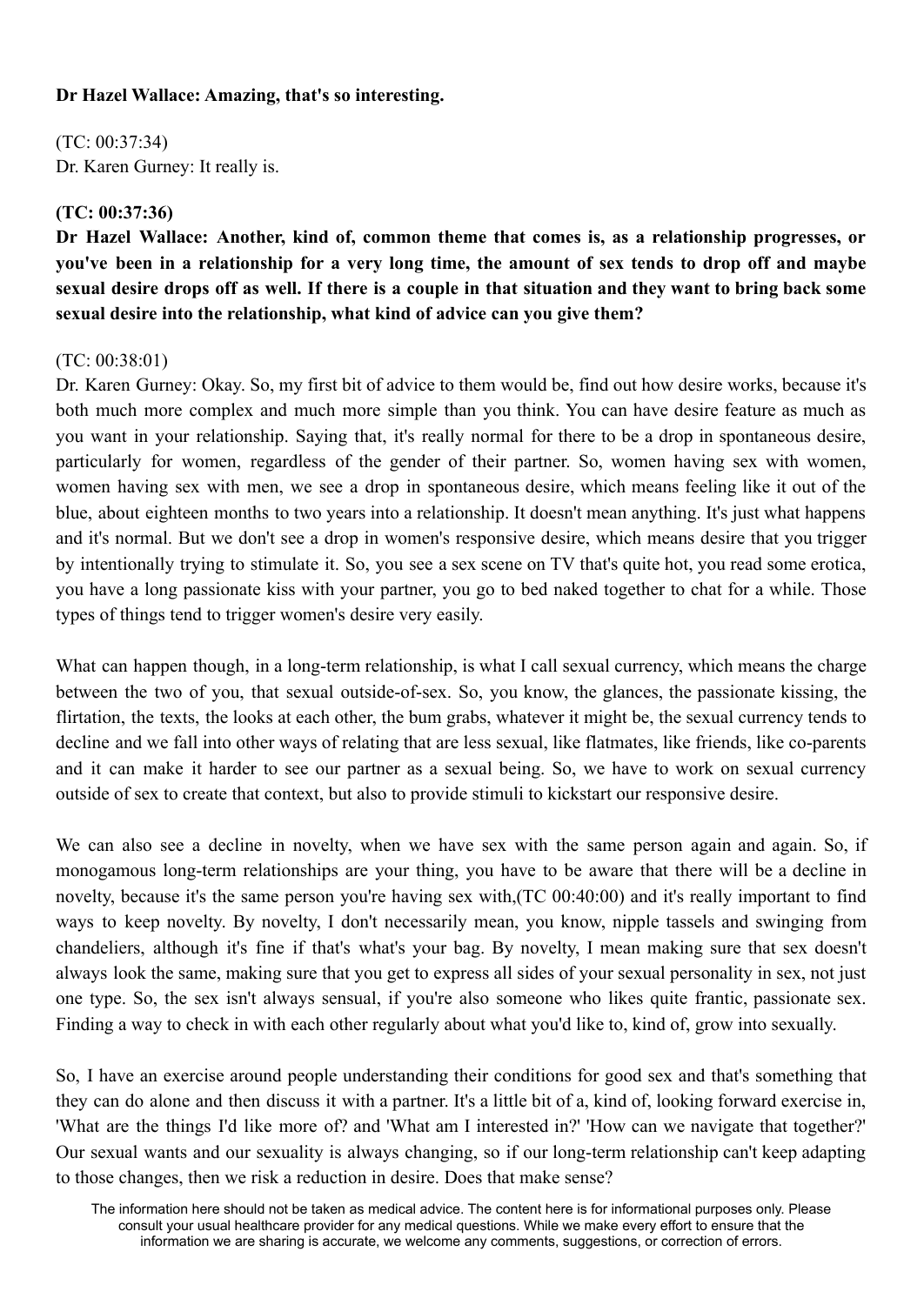# **(TC: 00:41:10) Dr Hazel Wallace: Yes, absolutely.**

# (TC: 00:41:12)

Dr. Karen Gurney: So, there are so many things, but I would say, probably, understanding desire is key. It doesn't work like you think it does, so learn that first. Increase sexual currency, and that will remind you that each other is a sexual being, and create lots of opportunities for responsive desire. Work on novelty, and predictability and pleasure. That's a good starting point.

# **(TC: 00:41:36) Dr Hazel Wallace: So, is that the secret sauce to a long-term good sex life?**

# $(TC: 00.41.42)$

Dr. Karen Gurney: Yes. And I would like to add that it's really important that people know a decline in sexual satisfaction is not inevitable in a long-term relationship, but keeping sexual desire for the same person over decades without any intentional or purposeful effort isn't always realistic either. So, if people want a good sex life in a long-term relationship, they can have it, but they absolutely need to put some work in to that intentionally, just like you do your diet, you know. You can't just eat what you want and then expect to be healthy.

# **(TC: 00:42:16)**

Dr Hazel Wallace: That's a good message. I think that's a good message to end on. Before we finish, I'd like to ask you three questions which we ask everyone and the first one is, your number one **take-away from this podcast episode.**

(TC: 00:42:29)

Dr. Karen Gurney: My number one take-away is learn as much as you can about sex and what's normal, because that will change everything.

# **(TC: 00:42:37)**

Dr Hazel Wallace: Amazing. The second one's a little bit different, if you could go back in time and **tell your eighteen-year-old self something, what would it be?**

# (TC: 00:42:46)

Dr. Karen Gurney: It would be don't feel that you need to conform to people's expectations of how you need to be.

# **(TC: 00:42:54)**

# Dr Hazel Wallace: I love that. Finally, if you could recommend one book to everyone, what would it be **and why?**

# (TC: 00:43:02)

Dr. Karen Gurney: It's obviously going to be my book. Obviously. Otherwise, I wouldn't have written it. I think that that's not entirely fair, so firstly my book, 'Mind the Gap.' After that, I would really recommend